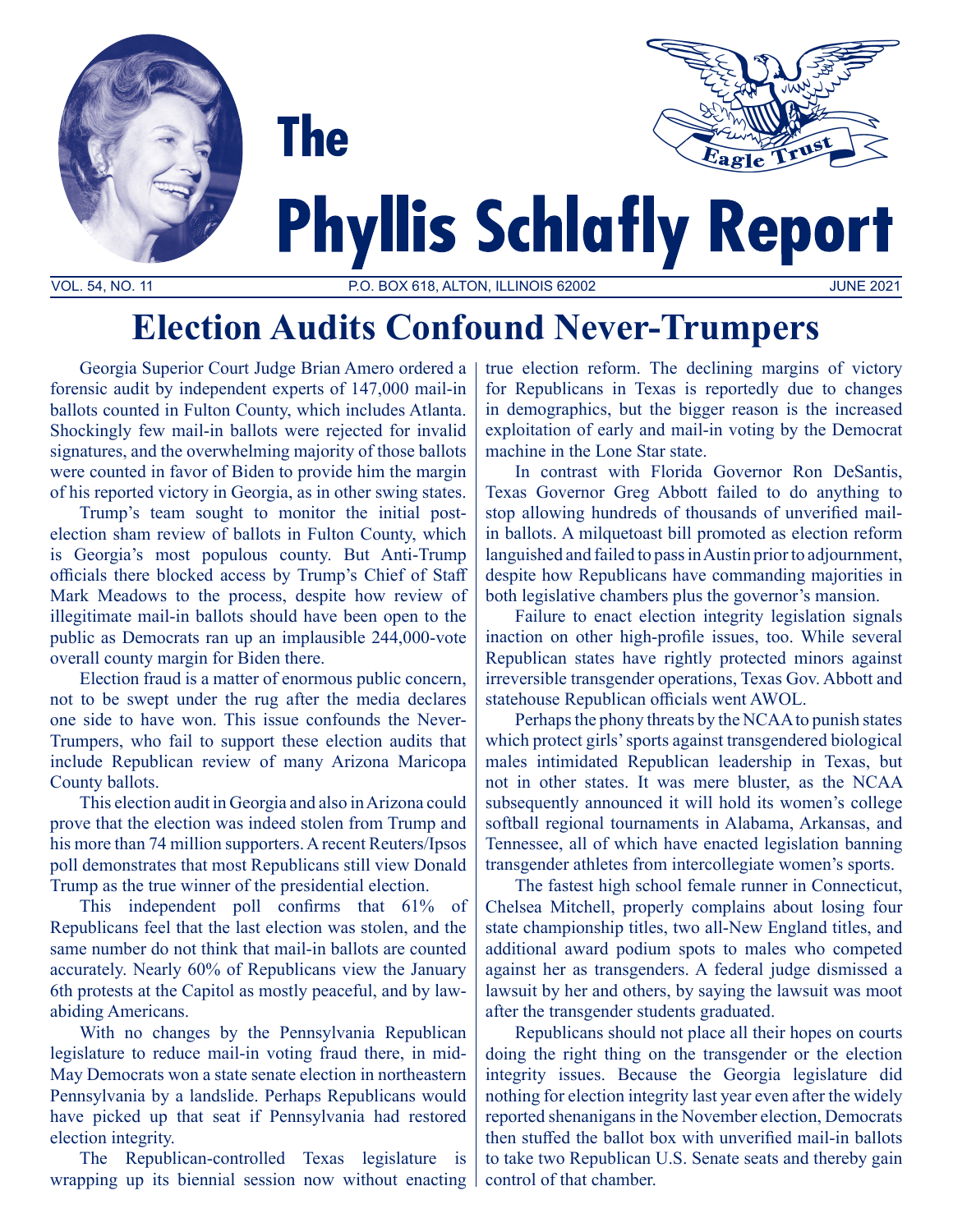The Pelosi-controlled House passed H.R. 1 to make unverified mail-in ballots a permanent fixture in American elections, which would render it impossible for Republicans to win another presidential election. The sham elections in Georgia removed the Republican majority in the U.S. Senate to block this and other bad bills, and only the filibuster can preserve in Congress what is left of election integrity.

State legislatures which have not yet adjourned for the year, as in Pennsylvania, should not defer to their liberal court system. Instead they should enact legislation requiring the type of audit that the Georgia judge recently ordered.

Pennsylvania loses an electoral college vote with the census and faces the prospect of no longer being a battleground state if it fails to reinstate its pre-2020 limits on absentee and mail-in voting. Without verification of signatures on mail-in ballots, Democrats can toss in many hundreds of thousands of bogus votes, and future Republican presidential candidates should campaign in the swing states having election integrity.

## **End of the Cheney-Rove Grip on GOP**

For more than two decades the Cheney and Bush families and Karl Rove have run the Republican Party by controlling its fundraising. In 2016, Jeb Bush raised and spent more than \$130 million from this powerful network of donors, or \$46 million per delegate he won.

At the same time, Karl Rove was predicting that if Donald Trump became the Republican nominee then Democrats would win the White House and the Senate. The opposite happened as Trump became president and his coattails lifted to victory many Republican senatorial candidates, such as Pat Toomey in Pennsylvania.

Yet the Bush-Cheney-Rove triumvirate has never accepted their defeat, and never acknowledged what Trump has achieved. The point person in Congress for the Never-Trumpers became Liz Cheney, who won the congressional seat in Wyoming despite not living there, based on her famous father's name.

For several years Liz Cheney has worked hard at trying to purge conservatives from influence, and even seeking to defeat them in their own primaries. She backed a primary opponent to conservative Rep. Tom Massie (R-KY), whom Massie then defeated by 81-19%.

On January 3rd, Liz Cheney circulated a 21-page memo criticizing challenges to the election procedures whereby millions of inadequately verified mail-in ballots were counted for Biden. Cheney did nothing for election integrity, while interfering with those attempting to stop election fraud.

Recently it was disclosed that Liz Cheney was the person who secretly arranged for an anti-Trump letter to be signed by 10 former Defense Secretaries, many of whom hold their own personal grudges against Trump. In mid-January Cheney led nine other House Republicans to vote for the second impeachment of Donald Trump a few days before he left office.

On May 12 House Republicans ousted Liz Cheney from her undeserved rank of #3 over House Republicans. "She's failed in her mission as the chief spokesperson of our party," Rep. Jim Banks (R-IN) said, as Chairman of the 153-member Republican Study Committee, the largest Republican caucus in the House.

Despite widespread criticism by Republicans of Liz Cheney, she has continued to speak virulently against Trump. He received nearly 20% more votes than Liz Cheney's father or any Bush ever did, and it is difficult to see why anyone would think there is a successful political future in the globalist policies of Cheney and Bush, rather than the America First policies of the immensely popular Trump.

Even some liberals have shown more concern than Cheney about the mistreatment of Trump supporters in D.C. jails, where they languish awaiting trial for exercising their First Amendment rights on January 6. To Cheney, perhaps no punishment of a Trump supporter can be harsh enough.

Cheney lasted this long because Karl Rove supports those who support her, such as Rep. Adam Kinzinger (R-IL) who benefited from a fundraising event headlined by Rove. Though Kinzinger is in northern Illinois and Rove is from Texas, the shadow network of donors whom Rove controls lined up to support the Never-Trumper.

Apparently Liz Cheney thought she was invincible with the high-dollar donors who can be told to support other Republicans who support her. On the strength of that and a secret ballot, Cheney survived a vote to remove her from authority in February.

But principles are more important in the GOP than money. Before mouthing off further against Trump and the more than 74 million voters who support him, Liz Cheney should have read a copy of *A Choice Not an Echo* by Phyllis Schlafly.

In it Phyllis explained that grassroots Republicans can and will make a difference, as in 1964 when they toppled the powerful Nelson Rockefeller with a candidate from the then-small western state of Arizona, Barry Goldwater.

Goldwater lacked the nearly infinite wealth of the Rockefellers, just as House conservatives lack access to the Bush-Cheney-Rove gravy train. Liz Cheney is an heiress to the fortune acquired by her father Dick Cheney from the globalist Halliburton Corporation, between his stints as congressman, Secretary of Defense, and Vice President.

Liz Cheney sometimes sides with liberals on globalism, immigration, and porous election procedures, while Trump and the grassroots are solidly on the conservative side of these fundamental issues and more. After Liz Cheney unsuccessfully attempted to purge conservatives from the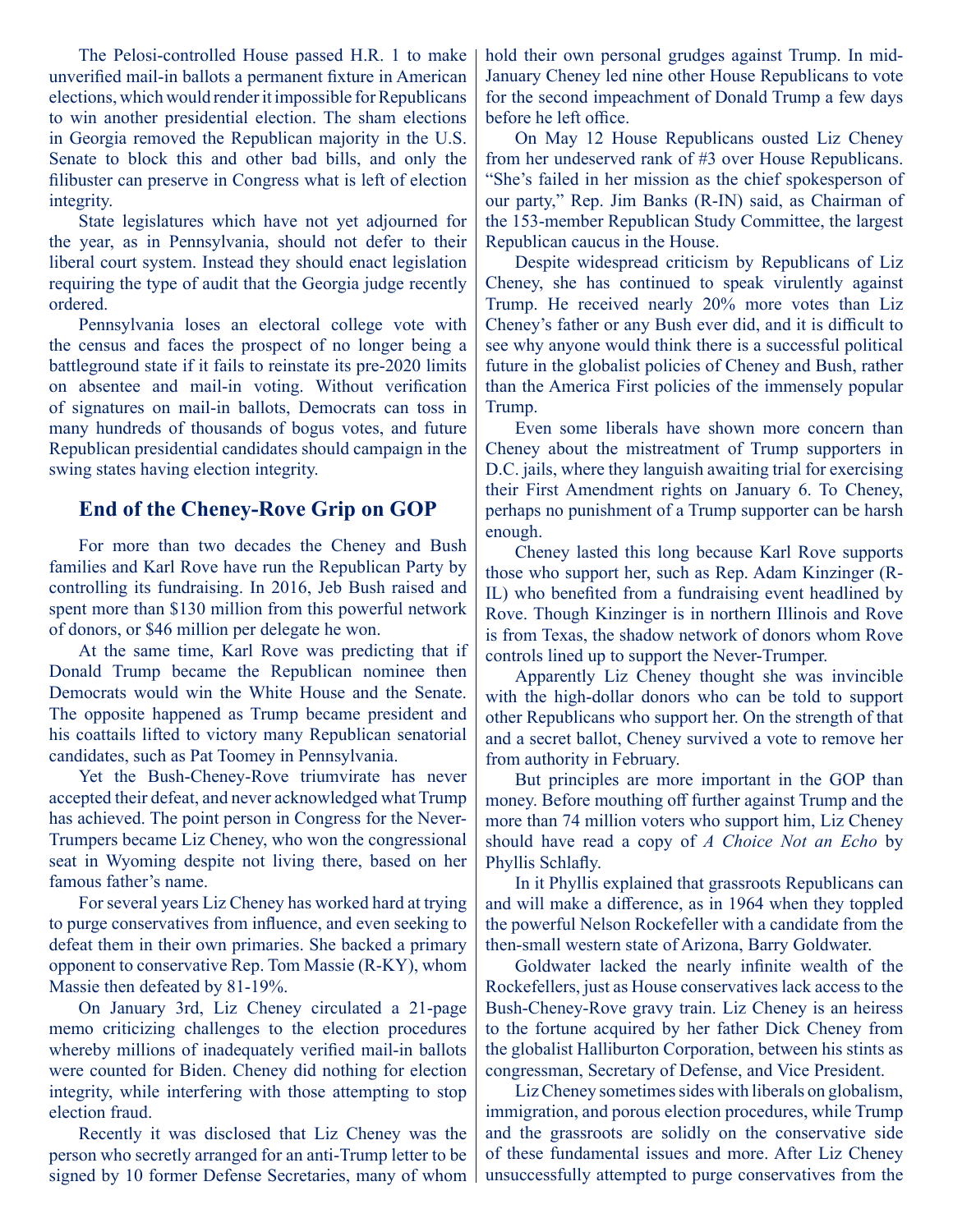House, it is refreshing to see Cheney receive an overdue | comeuppance.

She can't be the "Wicked Witch of the West" because she doesn't really reside out West, despite occupying Wyoming's seat in Congress. Let's hope that this humiliation of Liz Cheney's inflated self-importance causes her to resign her seat entirely.

This is not only a triumph of good over the Trumphating Liz Cheney. This is an historic victory for the grassroots, a realization of the American dream to have a political choice, not merely an echo.

#### **The BIG LIE is the New Litmus Test**

A litmus test helps smoke out the political fakes and impostors. More Republican politicians claim to be conservative than really are, and litmus tests separate the wheat from the chaff.

Donald Trump issued a proclamation on May 3 that should become the new standard against which Republican candidates are measured. "The Fraudulent Presidential Election of 2020 will be, from this day forth, known as THE BIG LIE!" Trump declared.

Leftists have figured out how to steal elections by harvesting mail-in ballots, as happened in the last presidential election and then again in the special Georgia U.S. Senate runoff elections. Republicans who deny this are not worth supporting, because they will not rein in this fraud as it worsens.

A Never-Trumper with big-name support ran in the congressional primary in Texas on May 1 for an open seat previously held by a Republican. Michael Wood is a charismatic former Marine and two-time winner of a Purple Heart, and seemed like a can't-lose candidate.

But he finished a distant 9th in the race, garnering only 3% of the vote. Among his supporters were Never-Trumper Liz Cheney (R-WY), who donated to his campaign.

Michael Wood openly campaigned against Donald Trump, and that guaranteed his defeat as it should. The winner won with Trump's endorsement, of course.

Cheney tweeted out her view that the 2020 presidential election was won by Biden fair and square, and thus she will not be doing anything meaningful to prevent a repeat of that calamity. She has also failed to speak out against the wrongful imprisonment of peaceful political protesters who came to the Capitol on January 6.

Meanwhile, Liz Cheney was photographed giving a fist bump to Joe Biden when he came to address Congress. Then on May 3 Biden drastically increased the limit on opening our borders to refugees despite strong opposition by ordinary Americans.

The litmus test of the Big Lie enables Wyoming voters to recognize immediately that Cheney is working for the other side. Rep. Lance Gooden (R-TX) correctly predicted that she would be removed from GOP leadership in the House by the end of May.

Liz Cheney still did not get the message, as she continued to castigate President Trump at a closed-door gathering of Establishment donors in the elite resort town of Sea Island, Georgia. "It's a poison in the bloodstream of our democracy," she said about the recognition that the 2020 election was tainted by fraud, which two-thirds of Republican voters believe according to multiple recent surveys.

No Republican will win another presidential election until the fraudulent voting tricks by Dems are stopped. If Cheney gets her way, she'd be giving Biden fist bumps and high-fives for the next eight years while refugees and illegal aliens overrun our country.

Also recently, Mitt Romney (R-UT) was nearly booed off the stage by the Utah State Republican Party convention of thousands. Shouts of "traitor" and even "communist" rained down on him from grassroots conservatives.

Romney protested that his dad was a Republican, and that Mitt himself was the GOP nominee for president in 2012. But that was when voting was in-person without the rampant mail-in voting fraud that Democrats exploit now, and Romney is clueless about what needs to be done to save our country from more stolen elections.

While Romney jets around criticizing Trump as liberals do, our country is suffering the consequences of the stolen election. A total of 62,500 refugees will be placed in various communities without approval by local residents, subjecting them to assaults and suffocating burdens on their local governments.

Heinous crimes have been committed by refugees who lack the background or the values to function in our society. The recent murder of 10 at a grocery store in Colorado was purportedly committed by a refugee, Ahmad Al Aliwi Alissa, who had arrived in our country at a young age and went to school here without learning to be a loyal American.

That refugee had reportedly posted anti-Trump comments on Facebook. One of the victims of the killing spree was a police officer, Eric Talley, the father of 7.

In the next six months Biden will bring in more than four times the number of refugees whom Trump allowed annually, and Biden is just getting started. Some insist that anyone concerned merely about alleged climate change should qualify as a refugee.

Biden's own Secretary of State, Antony Blinken, expressed doubts whether federal resources are sufficient to accommodate so many refugees. Biden is pandering to Leftists who do not care about the crime and hardship on Americans that such a large increase in refugees causes.

We do not hear Cheney, Romney, or other anti-Trumpers doing anything meaningful to stand up against Biden, as Trump has done and will do again. Republicans who downplay election fraud should resign or be defeated in their next primary.